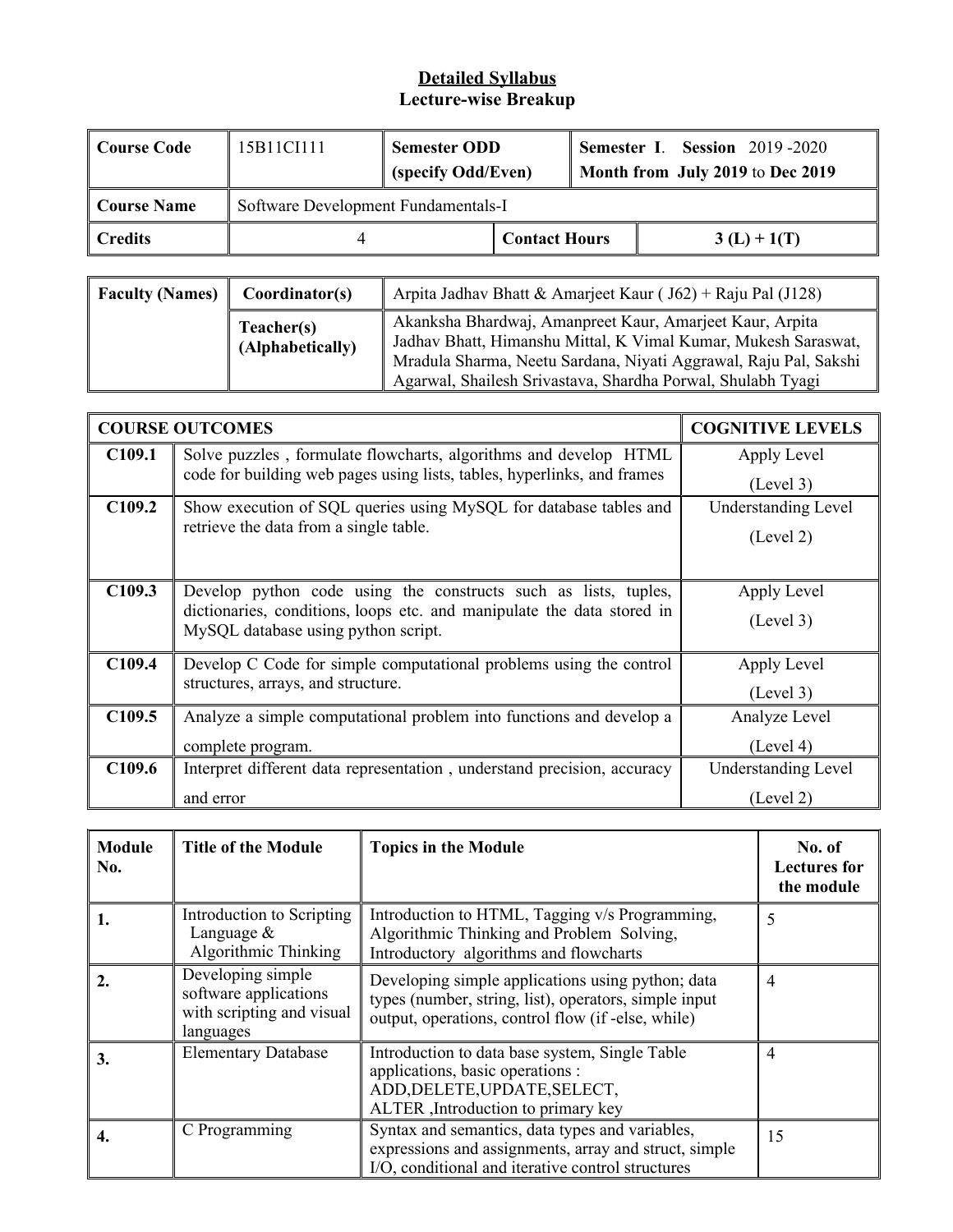|                                       |                                       | Programs on unit conversion, approximating the square<br>root of a number, finding the greatest common divisor,<br>average, sum, min, max of a list of numbers, common<br>operations on vector, matrix, polynomial, strings,<br>programs for pattern generation |                |
|---------------------------------------|---------------------------------------|-----------------------------------------------------------------------------------------------------------------------------------------------------------------------------------------------------------------------------------------------------------------|----------------|
| 5.                                    | Functions in C<br>Programming         | Functions and parameter passing<br>(numbers, characters, array, structure), recursion,<br>e.g. factorial, Fibonacci, Scope of variable                                                                                                                          | 8              |
| 6.                                    | Data base connectivity<br>using MySQL | Creating Web pages with Database<br>connectivity using MySQL                                                                                                                                                                                                    | $\overline{2}$ |
| 7.                                    | Aspects of numerical<br>computing     | Data representation, Understanding precision,<br>accuracy, error, Introduction to Scientific Computation                                                                                                                                                        | 4              |
|                                       |                                       | <b>Total number of Lectures</b>                                                                                                                                                                                                                                 | 42             |
| <b>Evaluation Criteria</b>            |                                       |                                                                                                                                                                                                                                                                 |                |
| <b>Components</b>                     |                                       | <b>Maximum Marks</b>                                                                                                                                                                                                                                            |                |
| T1                                    | 20                                    |                                                                                                                                                                                                                                                                 |                |
| T <sub>2</sub>                        | 20                                    |                                                                                                                                                                                                                                                                 |                |
| 35<br><b>End Semester Examination</b> |                                       |                                                                                                                                                                                                                                                                 |                |
| TA                                    | 25                                    |                                                                                                                                                                                                                                                                 |                |
| <b>Total</b>                          | 100                                   |                                                                                                                                                                                                                                                                 |                |

|                  | <b>Recommended Reading material:</b> Author(s), Title, Edition, Publisher, Year of Publication etc. (Text books,<br>Reference Books, Journals, Reports, Websites etc. in the IEEE format)                                         |
|------------------|-----------------------------------------------------------------------------------------------------------------------------------------------------------------------------------------------------------------------------------|
| 1.               | H. Cooper and H. Mullish, Jaico Publishing House. "Spirit of C", 4 <sup>th</sup> Edition, Jaico<br>Publishing House, 2006                                                                                                         |
| 2.               | Herbert Schildt. "The Complete Reference C", 4 <sup>th</sup> Edition, TMH, 2000                                                                                                                                                   |
| 3.               | Brian W. Kernighan and Dennis M. Ritchie, "The C Programming Language", 2 <sup>nd</sup> Edition,<br>Prentice-Hall India, New Delhi, 2002                                                                                          |
| $\overline{4}$ . | Peter Norton, "Introduction to Computers", 5 <sup>th</sup> edition, Tata McGraw-Hill, Delhi., 2005.                                                                                                                               |
| $\overline{5}$   | Balaguruswamy, Programming in ANCI C", 2 <sup>nd</sup> Edition, TMH, 2001.                                                                                                                                                        |
| 6.               | Ashok N. Kamthane, "Programming with ANSI and Turbo C", Pearson Education, Delhi, 2003                                                                                                                                            |
| 7.               | Rajaraman V., "Fundamentals of Computer", 3 <sup>rd</sup> Edition, Prentice-Hall India, New Delhi, 2005.<br><b>B<sup>ed</sup> Edition Tim, Redi. CilberN&amp;C Opthit 2086</b> ience: A Structured Programming Approach Using C". |
| 8.               | B. A. Forouzan, R. F. Gilberg "Computer Science: A Structured Programming Approach Using C", 2 <sup>nd</sup><br>Edition, Thomson Press, New Delhi, 2006                                                                           |
| 9.               | Avi Silberschatz, Henry F. Korth, and S. Sudarshan, "Database System Concepts", 6th edition,<br>McGraw-Hill, 2010.                                                                                                                |
| 10.              | User manuals supplied by department for SQL and Python                                                                                                                                                                            |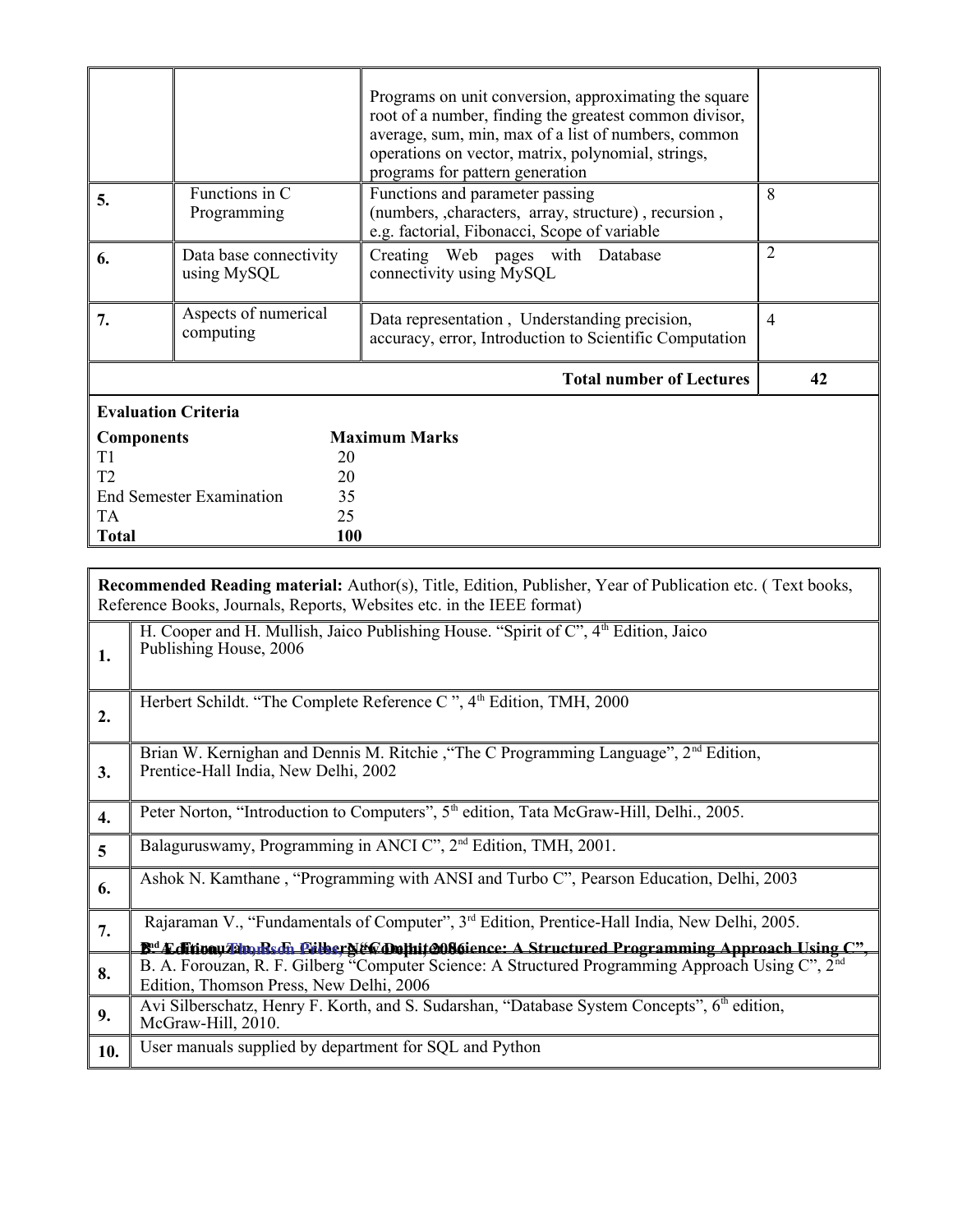#### **Detailed Syllabus Lecture-wise Breakup**

| ∣ Course Code       | 15B11HS112 | <b>Semester: I Session 2019-2020</b><br>Semester: Odd |  |  |                                     |
|---------------------|------------|-------------------------------------------------------|--|--|-------------------------------------|
|                     |            |                                                       |  |  | <b>Month</b> from July 19 to Dec 19 |
| Course Name         | English    |                                                       |  |  |                                     |
| $\parallel$ Credits |            | <b>Contact Hours</b><br>$2 - 1 - 0$                   |  |  |                                     |

| <b>Faculty (Names)</b> | Coordinator(s)                 | Dr Ekta Srivastava, Ms Puneet Pannu                                                                                                                                 |
|------------------------|--------------------------------|---------------------------------------------------------------------------------------------------------------------------------------------------------------------|
|                        | Teacher(s)<br>(Alphabetically) | Dr Anshu Banwari, , Dr Ekta Srivastava, Dr Monali Bhattacharya,<br>Dr Nilu Chaudhary, Dr Parineeta Singh, Ms Puneet Pannu, Dr<br>Santosh Dev, Dr. Santoshi Sengupta |

|        | <b>COURSE OUTCOMES</b>                                                                           | <b>COGNITIVE</b><br><b>LEVELS</b> |
|--------|--------------------------------------------------------------------------------------------------|-----------------------------------|
| C114.1 | Develop an understanding and appreciate the basic aspects of English as a<br>communication tool. | Understand<br>(C2)                |
| C114.2 | Apply the acquired skills in delivering effective presentations                                  | Apply $(C3)$                      |
| C114.3 | Demonstrate an understanding of different forms of literature and rhetorical<br>devices          | Understand<br>(C2)                |
| C114.4 | Examine literature as reflection of individual and society                                       | Analyse (C4)                      |
| C114.5 | Compose different forms of professional writing                                                  | Create $(C6)$                     |
| C114.6 | Apply Phonetics through theory and practice for better pronunciation                             | Apply $(C3)$                      |

| <b>Module</b><br>No. | <b>Title of the Module</b>         | <b>Topics in the Module</b>                                                                                                                                                                                          | <b>No. of Lectures</b><br>for the module |
|----------------------|------------------------------------|----------------------------------------------------------------------------------------------------------------------------------------------------------------------------------------------------------------------|------------------------------------------|
|                      | English as a<br>Communication Tool | Basic aspects of English<br>·LSRW: Listening, Speaking, Reading, Writing<br>Non Verbal Communication: Body Language, Voice<br>Modulation, Posture<br>Gambits<br>Phonetics: Pronunciation, Stress, Rhythm, Intonation | 10                                       |
|                      | through $\ $<br>Language           | <b>Short Stories</b>                                                                                                                                                                                                 | 10                                       |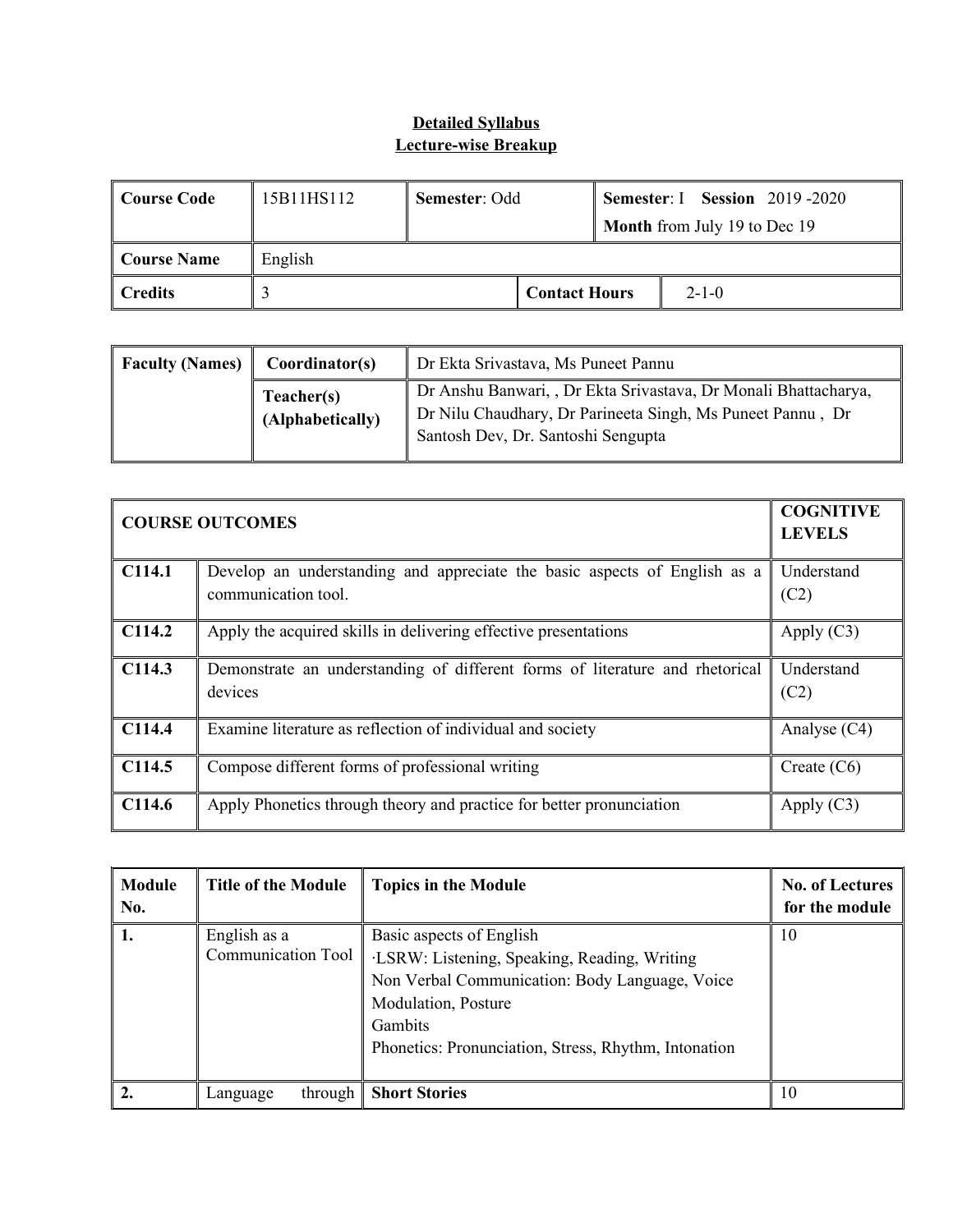|                            | Literature                      | Too Bad by Isaac Asimov                               |    |  |
|----------------------------|---------------------------------|-------------------------------------------------------|----|--|
|                            |                                 | The Castaway by Rabindranath Tagore                   |    |  |
|                            |                                 | Poems                                                 |    |  |
|                            |                                 | The Highwayman by Alfred Noyes                        |    |  |
|                            |                                 | Where the mind is without fear by Rabindranath Tagore |    |  |
|                            |                                 | "If" by Rudyard Kipling                               |    |  |
|                            |                                 | Ode to Clothes by Pablo Nerruda                       |    |  |
|                            |                                 | <b>One act Play</b>                                   |    |  |
|                            |                                 | Refund by Fritz Karinthy                              |    |  |
|                            |                                 | <b>Famous Speech</b>                                  |    |  |
|                            |                                 | Swami Vivekanand's Chicago Speech                     |    |  |
| 3.                         | Professional                    | <b>Textual Organization</b>                           | 8  |  |
|                            | Application/Writing             | ·Letter Writing                                       |    |  |
|                            |                                 | <b>Circulars</b>                                      |    |  |
|                            |                                 | ·Notices                                              |    |  |
|                            |                                 | Agenda                                                |    |  |
|                            |                                 | ·Minutes                                              |    |  |
|                            |                                 | Report Writing                                        |    |  |
|                            |                                 |                                                       |    |  |
|                            |                                 | <b>Total number of Lectures</b>                       | 28 |  |
| <b>Evaluation Criteria</b> |                                 |                                                       |    |  |
| <b>Components</b>          |                                 | <b>Maximum Marks</b>                                  |    |  |
| T1                         |                                 | 20                                                    |    |  |
| T <sub>2</sub>             |                                 | 20                                                    |    |  |
|                            | <b>End Semester Examination</b> | 35                                                    |    |  |
| <b>TA</b>                  |                                 | 25 (Creative Project, Lab Test, Oral Questions)       |    |  |
| <b>Total</b>               |                                 | 100                                                   |    |  |

**Recommended Reading material:** Author(s), Title, Edition, Publisher, Year of Publication etc. ( Text books, Reference Books, Journals, Reports, Websites etc. in the IEEE format)

| 1. | C.L.Bovee, J.V.Thill, M.Chaturvedi, Business Communication Today, 9th Ed, Pearson Education,<br>copyright@ Dorling Kinderslay (India) Pvt Ltd,2009 |
|----|----------------------------------------------------------------------------------------------------------------------------------------------------|
| 2. | Kelly M. Quintanilla and S.T.Wahl, Business and Professional Communication, Sage Publications Pvt<br>India Ltd, 2011                               |
| 3. | <b>S. Kumar and Pushp Lata, Communication Skills, Oxford University Press, 1st, Ed. 2011</b>                                                       |
| 4. | R.K Bansal, and J.B Harrison, Spoken English for India, Orient Longman, 2018                                                                       |
| 5  | Alfred Noyes, "The Highwayman", Oxford University Press, USA, Sep 1999                                                                             |
| 6  | <b>Rabindranath Tagore,</b> "Where the Mind is without Fear", BK Classics                                                                          |
|    | <b>Rudyard Kipling, "If", If Handbook, Creative Editions, 2014</b>                                                                                 |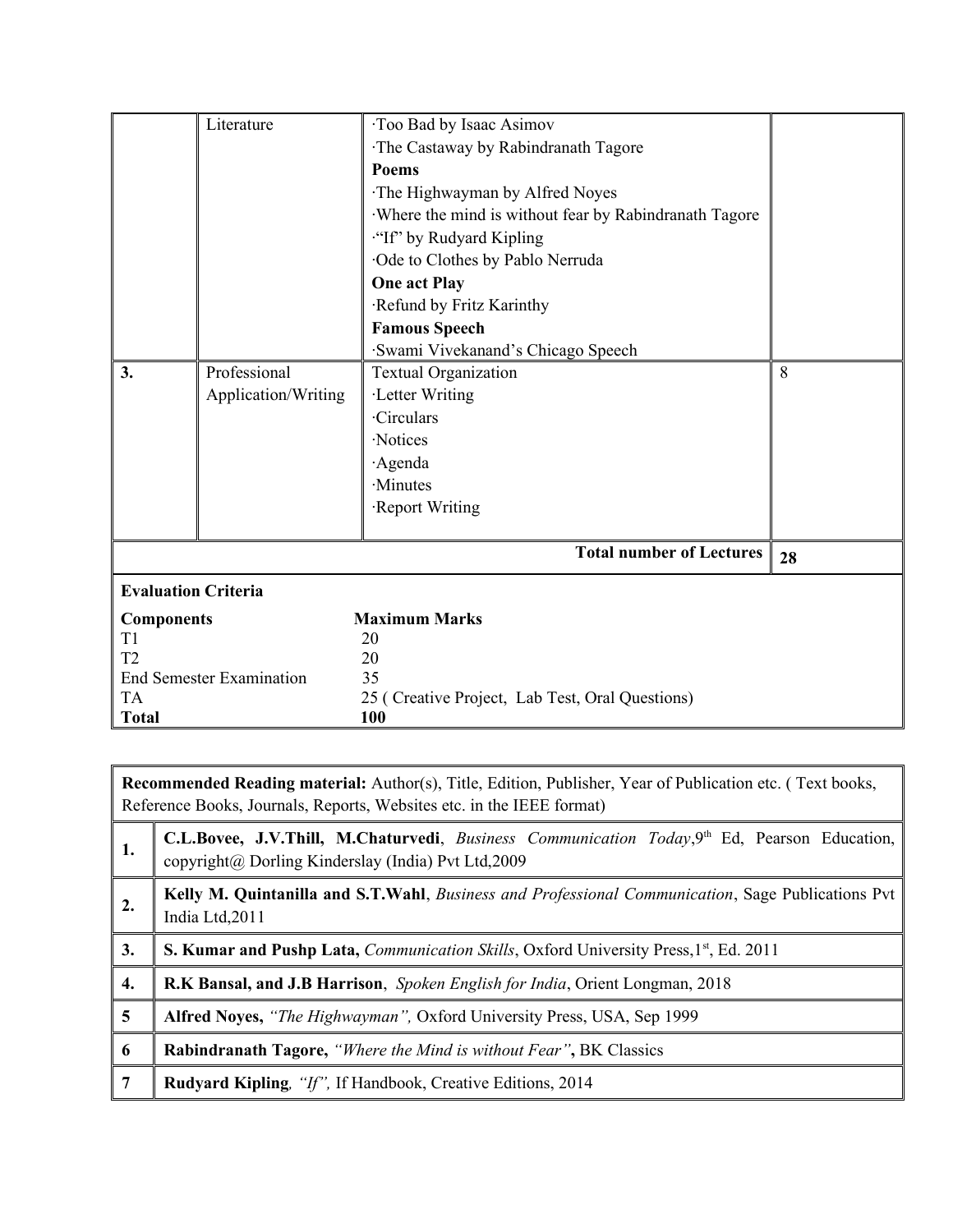| 8  | Pablo Neruda, "Ode To Clothes" Late & Posthumous Poems, 1968-74                                                                                                                                     |
|----|-----------------------------------------------------------------------------------------------------------------------------------------------------------------------------------------------------|
| 9  | <b>Isaac Asimov,</b> "Too Bad", Robot Visions, ROC Books, New York, NY, USA, 1991                                                                                                                   |
| 10 | <b>RabindraNath Tagore, "The Castaway", Selected Short Stories, Introduction &amp; translated by William</b><br>Radice", Penguin Classics, 2005                                                     |
| 11 | <b>Fritz Karinthy,</b> " <i>The Refund</i> ", A Play in One Act adapted by Percival Wilde, French's Acting Edition,<br>London, 1958                                                                 |
| 12 | <b>Swami Vivekananda &amp; Sankar Srinivasan, "</b> Sisters & Brothers of America: Speech at World<br>Parliament of Religions, Chicago, 1893", Creative Space Independent Publishing Platform, 2015 |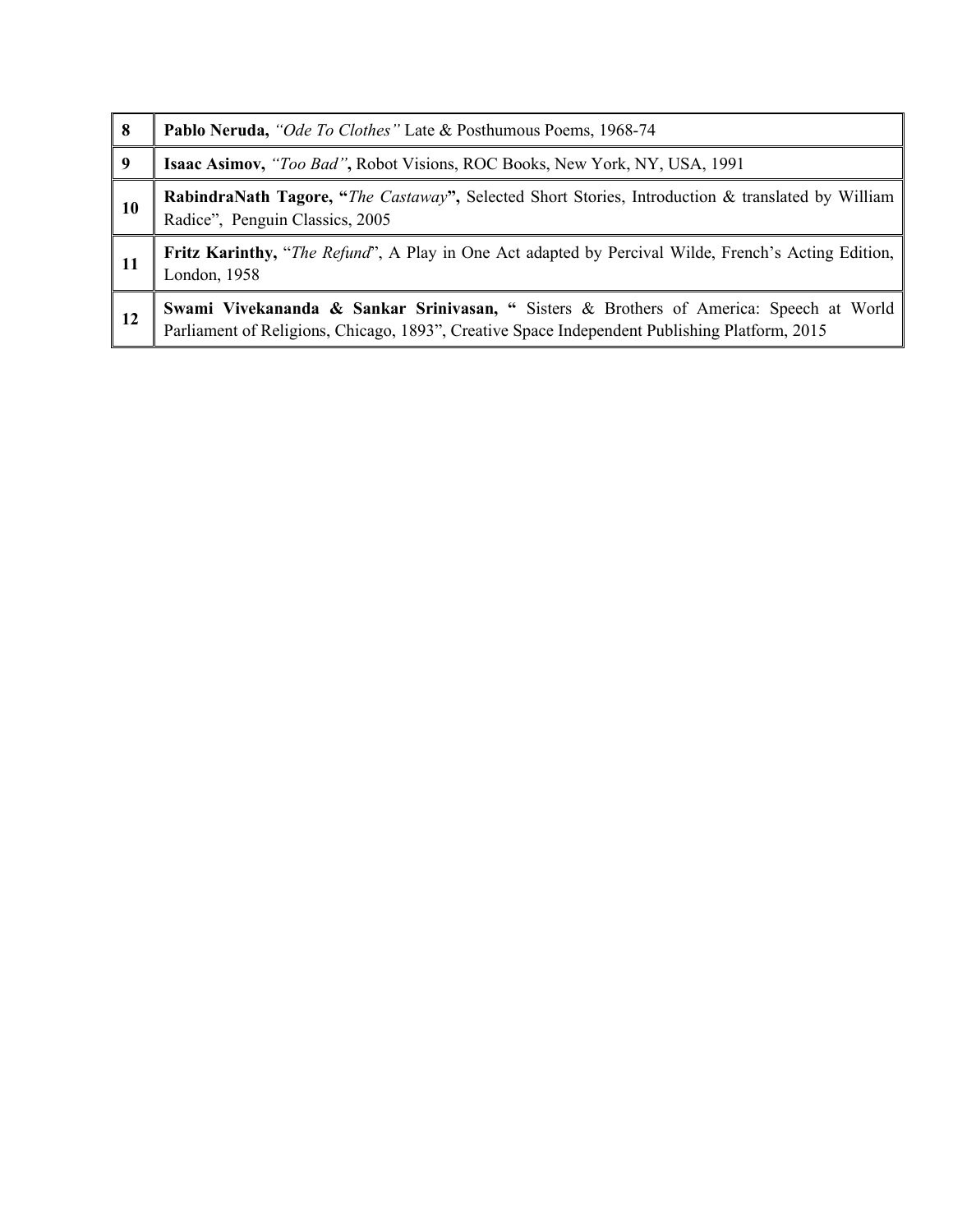#### **Lecture-wise Breakup**

| <b>Course Code</b>                                                                                                                     |  | 15B11MA111                                                               | <b>Odd Semester</b>                                                                                                                |                      |                          | Semester I Session 2019-2020<br>Month from: July 2019- December 2019                                                                                                                                                                                       |  |  |
|----------------------------------------------------------------------------------------------------------------------------------------|--|--------------------------------------------------------------------------|------------------------------------------------------------------------------------------------------------------------------------|----------------------|--------------------------|------------------------------------------------------------------------------------------------------------------------------------------------------------------------------------------------------------------------------------------------------------|--|--|
| <b>Course Name</b>                                                                                                                     |  | Mathematics I                                                            |                                                                                                                                    |                      |                          |                                                                                                                                                                                                                                                            |  |  |
| <b>Credits</b>                                                                                                                         |  | $\overline{4}$                                                           |                                                                                                                                    | <b>Contact Hours</b> |                          | $3 - 1 - 0$                                                                                                                                                                                                                                                |  |  |
| <b>Faculty (Names)</b>                                                                                                                 |  | Coordinator(s)                                                           |                                                                                                                                    |                      |                          | Dr. Pankaj Kumar Srivastava and Dr. Yogesh Gupta                                                                                                                                                                                                           |  |  |
|                                                                                                                                        |  | Teacher(s)<br>(Alphabetically)                                           |                                                                                                                                    |                      |                          | Dr. Anuj Bhardwaj, Dr. Dinesh Bisht, Dr. Himanshu Agarwal, Dr.<br>Lokendra Kumar, Dr. Neha Ahalawat, Dr. Pankaj Kumar Srivastava,<br>Dr. Pato Kumari, Dr. Pinkey Chauhan, Prof. R. C. Mittal, Dr.<br>Sheetal Deshwal, Dr. Trapti Neer and Dr. Yogesh Gupta |  |  |
| <b>COURSE OUTCOMES</b>                                                                                                                 |  |                                                                          |                                                                                                                                    |                      |                          | <b>COGNITIVE LEVELS</b>                                                                                                                                                                                                                                    |  |  |
|                                                                                                                                        |  | After pursuing the above mentioned course, the students will be able to: |                                                                                                                                    |                      |                          |                                                                                                                                                                                                                                                            |  |  |
| C105.1                                                                                                                                 |  | functions of several variables.                                          | Explain the concepts of limits, continuity and differentiability of                                                                |                      | Understanding Level (C2) |                                                                                                                                                                                                                                                            |  |  |
| C105.2                                                                                                                                 |  |                                                                          | Explain the Taylor's series expansion of functions of several variables<br>and apply it in finding maxima and minima of functions. |                      | Applying Level (C3)      |                                                                                                                                                                                                                                                            |  |  |
| C105.3<br>curves and surfaces.                                                                                                         |  |                                                                          | Make use of double and triple integrals to find area and volume of                                                                 |                      | Applying Level (C3)      |                                                                                                                                                                                                                                                            |  |  |
| C <sub>105.4</sub><br>Gauss divergence theorems in engineering problems.                                                               |  | Explain the concepts of vector calculus and apply Green's, Stoke's and   |                                                                                                                                    | Applying Level (C3)  |                          |                                                                                                                                                                                                                                                            |  |  |
| Solve the ordinary differential equations and explain the concepts of<br>C105.5<br>Laplace transform for solving engineering problems. |  |                                                                          |                                                                                                                                    |                      |                          | Applying Level $(C3)$                                                                                                                                                                                                                                      |  |  |

**C105.6** Utilize matrix algebra for solving a system of linear equations and explain eigenvalues, eigenvectors, diagonalization and quadratic form. Applying Level (C3)

| <b>Module</b><br>No. | Title of the<br>Module     | <b>Topics in the Module</b>                                                                                                                                                                    | No. of<br><b>Lectures for</b><br>the module |
|----------------------|----------------------------|------------------------------------------------------------------------------------------------------------------------------------------------------------------------------------------------|---------------------------------------------|
|                      | Partial<br>differentiation | Chain rule, change of variables, Taylor's series for function<br>of two or more variables, maxima and minima of function<br>of two variables, Jacobians.                                       |                                             |
| 2.                   | Double integrals           | Change of order and change of variables, Gamma and Beta<br>functions, Applications to areas and volumes, Equations to<br>curves and surfaces, Plots of some well known curves and<br>surfaces. |                                             |
| 3.                   | Vector<br>Differentiation  | Gradient, divergence and curl, Normal and tangent to a<br>plane surface.                                                                                                                       |                                             |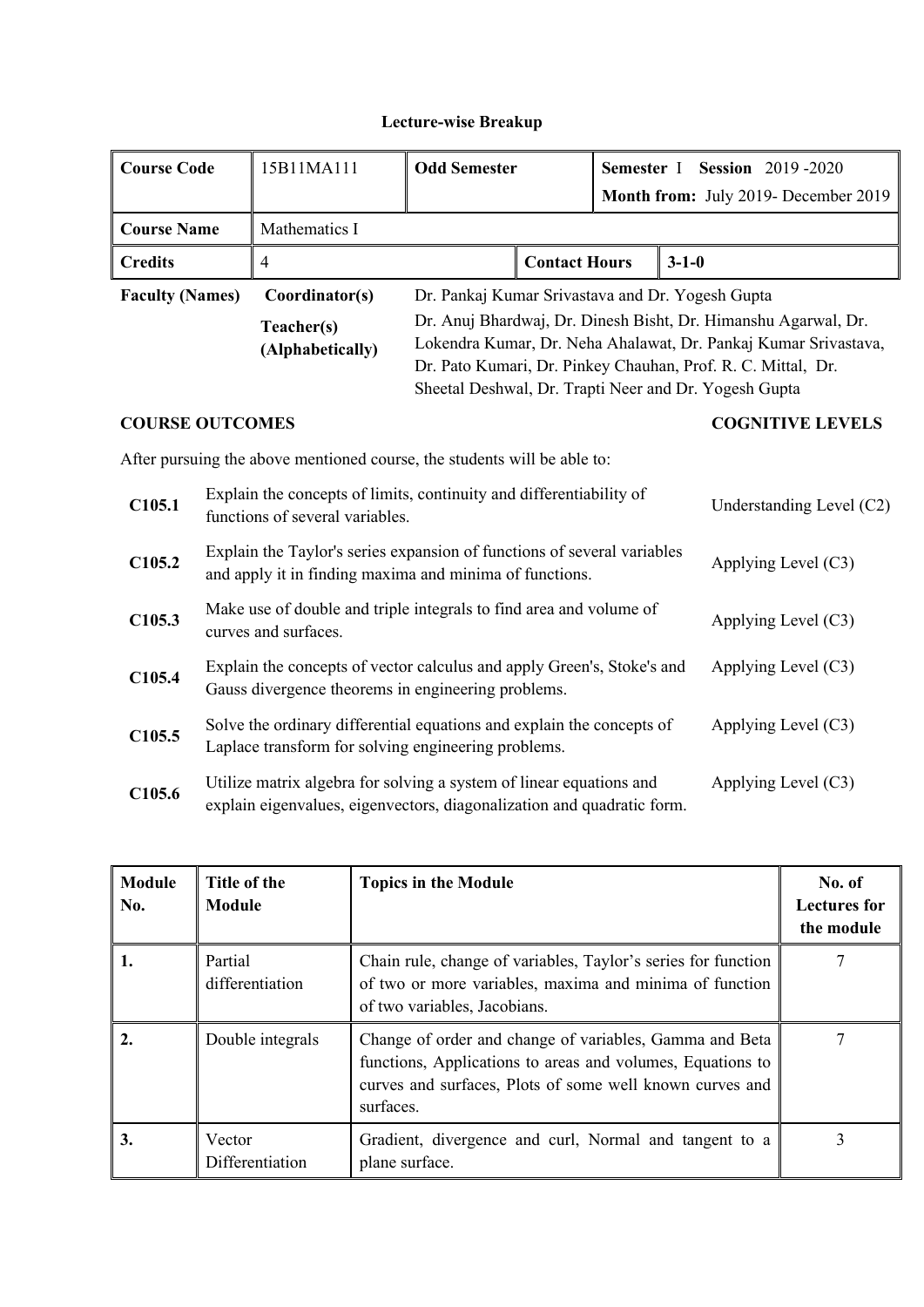| 4.                         | Vector Integration<br>Line integrals, Green's Theorem in a plane, surface<br>integrals, Gauss and Stokes theorems. |                                                                                                                                                                                                  | 7 |  |  |  |
|----------------------------|--------------------------------------------------------------------------------------------------------------------|--------------------------------------------------------------------------------------------------------------------------------------------------------------------------------------------------|---|--|--|--|
| 5.                         | Differential<br>Equations                                                                                          | Differential Equations with constant coefficients, Cauchy-<br>Euler equations, Equations of the form $y''=f(y)$ , simple<br>applications.                                                        | 6 |  |  |  |
| 6.                         | Laplace Transform                                                                                                  | Laplace Transform, inverse Laplace transform, Dirac delta<br>and unit step function, Solution of IVPs.                                                                                           | 6 |  |  |  |
| 7.                         | Matrices                                                                                                           | Linear dependence and independence of rows, row echelon<br>form, Rank, Gauss elimination method, Eigen values and<br>vectors, symmetric matrices, Reduction to diagonal form<br>Quadratic forms. | 6 |  |  |  |
|                            |                                                                                                                    | Total number of Lectures   42                                                                                                                                                                    |   |  |  |  |
| <b>Evaluation Criteria</b> |                                                                                                                    |                                                                                                                                                                                                  |   |  |  |  |
| <b>Components</b>          |                                                                                                                    | <b>Maximum Marks</b>                                                                                                                                                                             |   |  |  |  |
| T1                         |                                                                                                                    | 20                                                                                                                                                                                               |   |  |  |  |
| T <sub>2</sub>             |                                                                                                                    | 20                                                                                                                                                                                               |   |  |  |  |
|                            | <b>End Semester Examination</b>                                                                                    | 35                                                                                                                                                                                               |   |  |  |  |
| <b>TA</b>                  |                                                                                                                    | 25 (Quiz, Assignments, Tutorials)                                                                                                                                                                |   |  |  |  |
| <b>Total</b>               |                                                                                                                    | <b>100</b>                                                                                                                                                                                       |   |  |  |  |

**Recommended Reading material:** Author(s), Title, Edition, Publisher, Year of Publication etc. ( Text books, Reference Books, Journals, Reports, Websites etc. in the IEEE format)

**1. Jain, R. K. & Iyenger, S. R. K., Advanced Engineering Mathematics, 3<sup>rd</sup> Ed., Narosa Publishing House,** New Delhi, 2008.

**2.** Prasad, C., (a) Mathematics for Engineers (b) Advanced Mathematics for Engineers, Prasad Mudranalaya, 1982.

**3. Lipschutz, S., Lipsom, M.,** Linear Algebra, 3rd Ed, Schaum Outline Series, 2001.

**Thomas, G. B and Finney, R. L**., Calculus and Analytical Geometry, 9th Ed., Pearson Education Asia

**4.** (Adisson Wesley), New Delhi, 2000.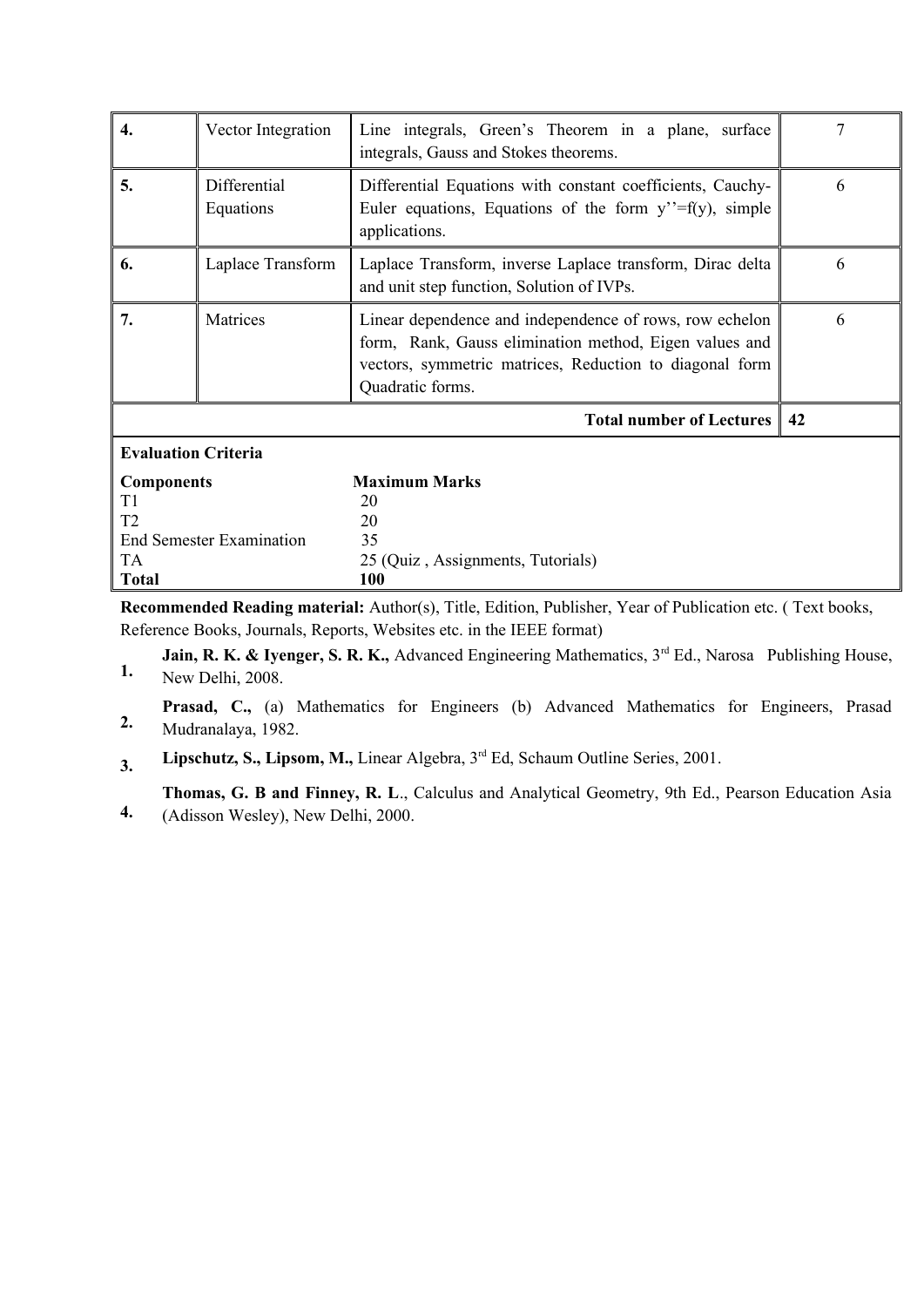# **Department Name**

### **AY: 2019-20 (Odd Semester)**

## **Course Opening Report**

**Programme Name: B. Tech.**

**Semester: I**

**Course Name & Code**: **Physics-1 (15B11PH111)**

## **Course Outcomes:**

At the completion of the course, students will be able to,

| S.N.               | <b>DESCRIPTION</b>                                                    | <b>COGNITIVE LEVEL</b> |
|--------------------|-----------------------------------------------------------------------|------------------------|
| C <sub>101.1</sub> | Recall the basic principles of physics related to optics, relativity, | C1                     |
|                    | quantum mechanics, atomic physics and thermodynamics.                 |                        |
| C101.2             | Illustrate the various physical phenomena with interpretation         | C <sub>2</sub>         |
|                    | based on the mathematical expressions involved.                       |                        |
| C <sub>101.3</sub> | Apply the concepts/principles to solve the problems related to        | C <sub>3</sub>         |
|                    | wave nature of light, relativity, quantum mechanics and atomic        |                        |
|                    | physics.                                                              |                        |
| C <sub>101.4</sub> | Analyze and examine the solution of the problems using physical       | C4                     |
|                    | and mathematical concepts involved.                                   |                        |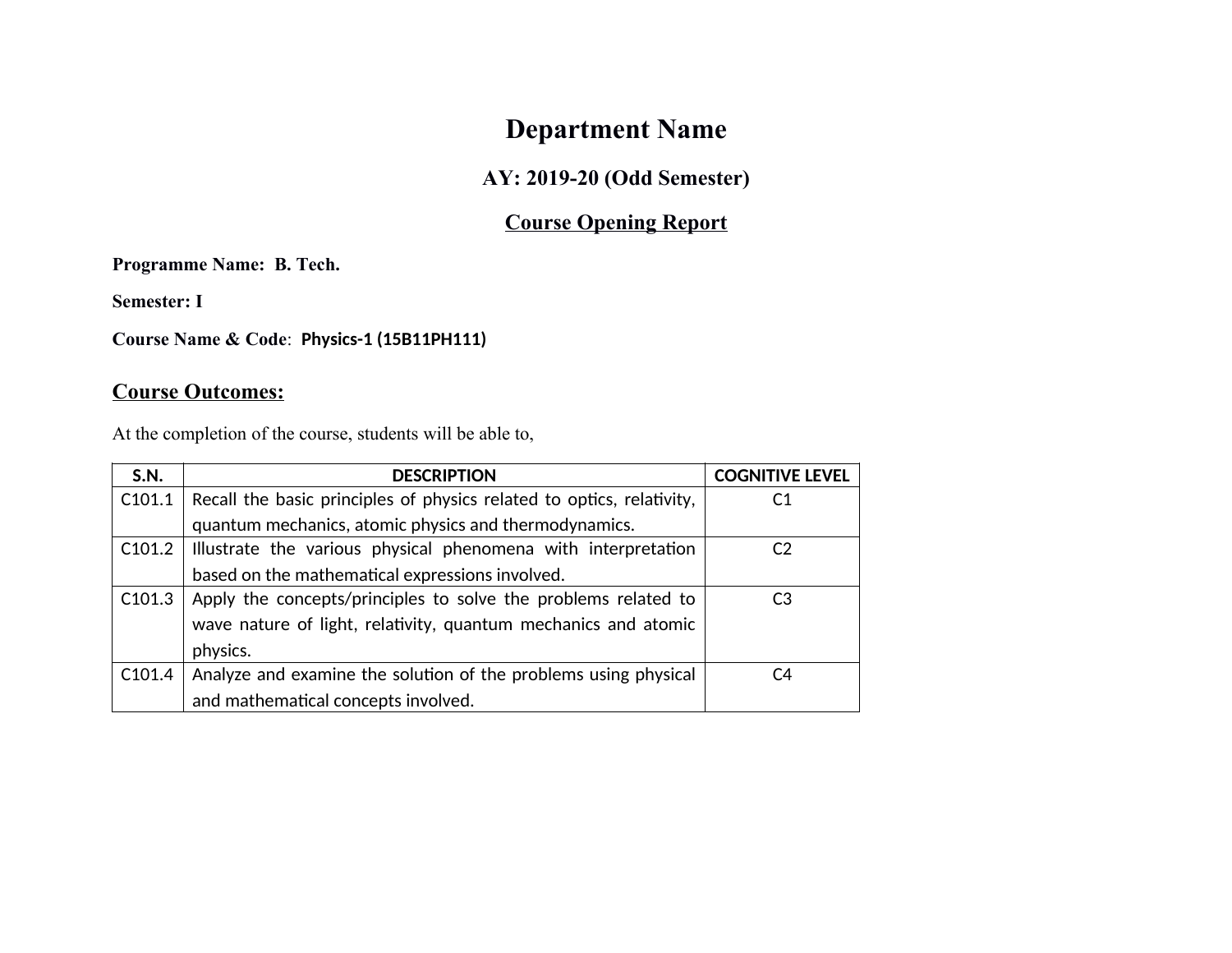## **CO-PO and CO-PSO Mapping:**

| CO <sub>s</sub>    | PO <sub>1</sub> | PO <sub>2</sub> | PO <sub>3</sub> | PO <sub>4</sub> | PO <sub>5</sub> | $ $ PO6 | PO <sub>7</sub> | PO <sub>8</sub> | PO <sub>9</sub> | PO <sub>10</sub> | <b>PO11</b> | PO <sub>12</sub> |
|--------------------|-----------------|-----------------|-----------------|-----------------|-----------------|---------|-----------------|-----------------|-----------------|------------------|-------------|------------------|
| C101.1             | 3               |                 | 3               |                 |                 |         |                 |                 |                 |                  |             |                  |
| C <sub>101.2</sub> | 3               | 2               | າ               |                 |                 |         |                 |                 |                 |                  |             |                  |
| C <sub>101.3</sub> | 3               | 3               |                 |                 |                 |         |                 |                 |                 |                  |             |                  |
| C101.4             | 3               | 3               |                 |                 |                 |         |                 |                 |                 |                  |             |                  |
| C <sub>101</sub>   | 3               | າ               |                 |                 |                 |         |                 |                 |                 |                  |             |                  |

|        | <b>CSE</b>       |                  |  |                    | <b>ECE</b> |                  |
|--------|------------------|------------------|--|--------------------|------------|------------------|
| COs    | PSO <sub>1</sub> | PSO <sub>2</sub> |  | PSO1   PSO2   PSO1 |            | PSO <sub>2</sub> |
| C101.1 |                  |                  |  |                    |            |                  |
| C101.2 |                  |                  |  |                    |            |                  |
| C101.3 |                  |                  |  |                    |            |                  |
| C101.4 |                  |                  |  |                    |            |                  |
| C101   |                  |                  |  |                    |            |                  |

## **Identified Curriculum Gaps (If Any):**

| --<br>Copics to be introduced | <b>Strengthens CO</b> | <b>Strengthens PO, PSO</b> | <b>Method of Identification</b> |
|-------------------------------|-----------------------|----------------------------|---------------------------------|
| Nil                           | <br>NIJ               | $\blacksquare$<br>Nıl      | <b>BTOP</b><br>NII              |
|                               |                       |                            |                                 |

## **Modifications in Curriculum (If Any):**

| <b>Details of Modification</b> | <b>Justification</b> |
|--------------------------------|----------------------|
|                                | Nil                  |
|                                |                      |

## **Actions for Improving CO Attainments: ECE**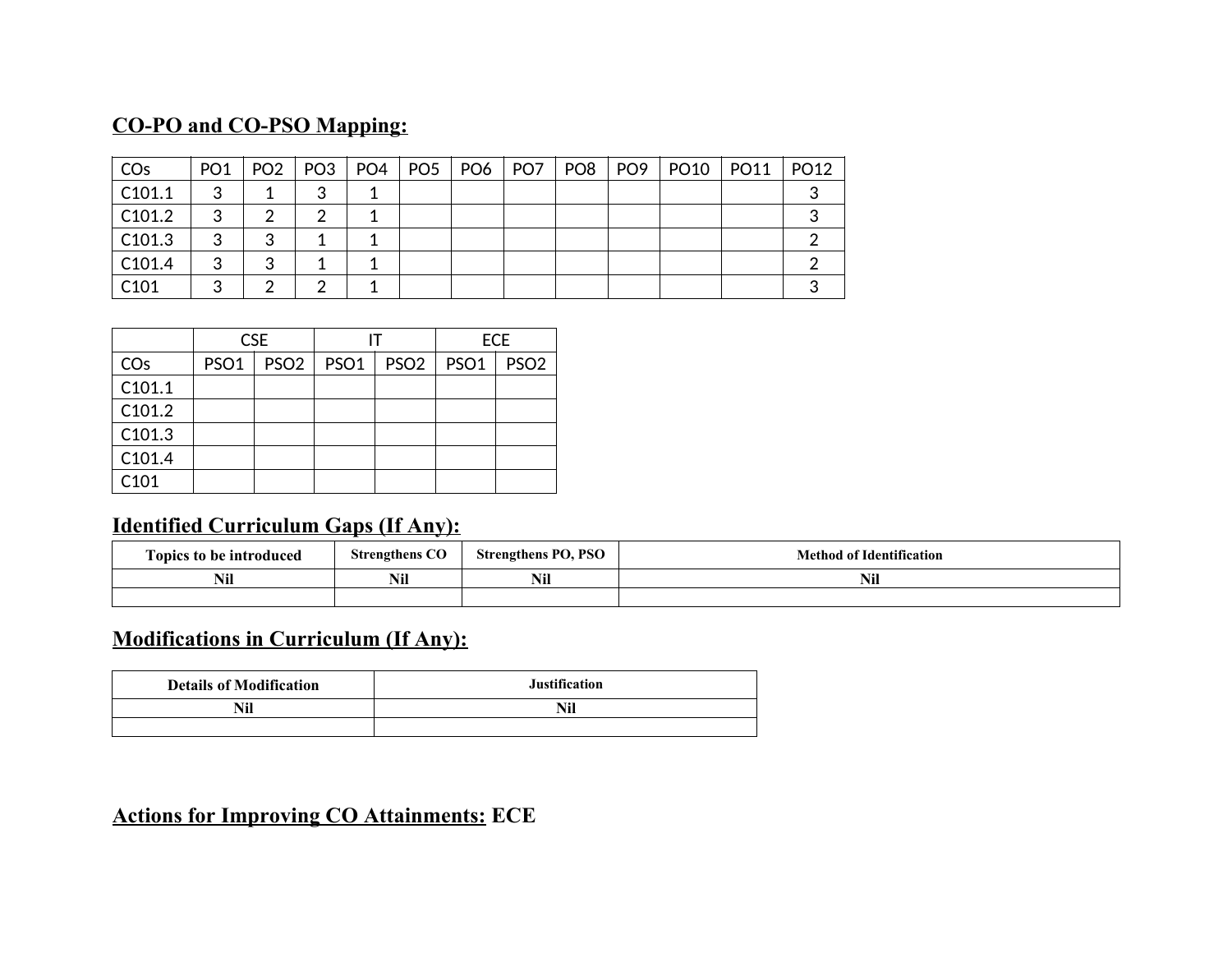| $\cos$             | Attainments in<br>2018-19 | <b>Identified Gap</b>                                                   | Action to be taken in 2019-20 to improve CO attainment                                                                                                                                        |
|--------------------|---------------------------|-------------------------------------------------------------------------|-----------------------------------------------------------------------------------------------------------------------------------------------------------------------------------------------|
| C <sub>101.1</sub> |                           | Poor fundamental concepts.                                              | More emphasis will be given to develop the basic understanding<br>of the subject.                                                                                                             |
| C101.2             | 0.6                       | Irregularity and non seriousness of the<br>students about the subject.  | Extra assignment sheets containing numerical problems based on<br>mathematical expressions will be given just after every lecture to<br>make the students serious.                            |
| C <sub>101.3</sub> | 0.8                       | Lack of practice and efforts by students.                               | Emphasis will be given to clear the concepts of wave nature of<br>light, relativity, quantum mechanics and atomic physics so that<br>students may easily apply to solve the related problems. |
| C101.4             | 0.6                       | Students are facing problem in quantum<br>mechanics and atomic physics. | More tutorials dedicated to these topics with increasing order of<br>difficulty will be provided to students.                                                                                 |

# **Actions for Improving CO Attainments: CSE**

| $\cos$             | Attainments in<br>2018-19 | <b>Identified Gap</b>                                                   | Action to be taken in 2019-20 to improve CO attainment                                                                                                                                        |
|--------------------|---------------------------|-------------------------------------------------------------------------|-----------------------------------------------------------------------------------------------------------------------------------------------------------------------------------------------|
| C101.1             | 1.4                       | Poor fundamental concepts.                                              | basic<br>More emphasis will be given<br>develop the<br>to<br>understanding of the subject.                                                                                                    |
| C101.2             | 1.8                       | Nil                                                                     |                                                                                                                                                                                               |
| C <sub>101.3</sub> | 1.6                       | Lack of practice and efforts by students.                               | Emphasis will be given to clear the concepts of wave nature of<br>light, relativity, quantum mechanics and atomic physics so<br>that students may easily apply to solve the related problems. |
| C <sub>101.4</sub> | 0.6                       | Students are facing problem in quantum<br>mechanics and atomic physics. | More tutorials dedicated to these topics with increasing order<br>of difficulty will be provided to students.                                                                                 |

# **Actions for Improving CO Attainments: IT**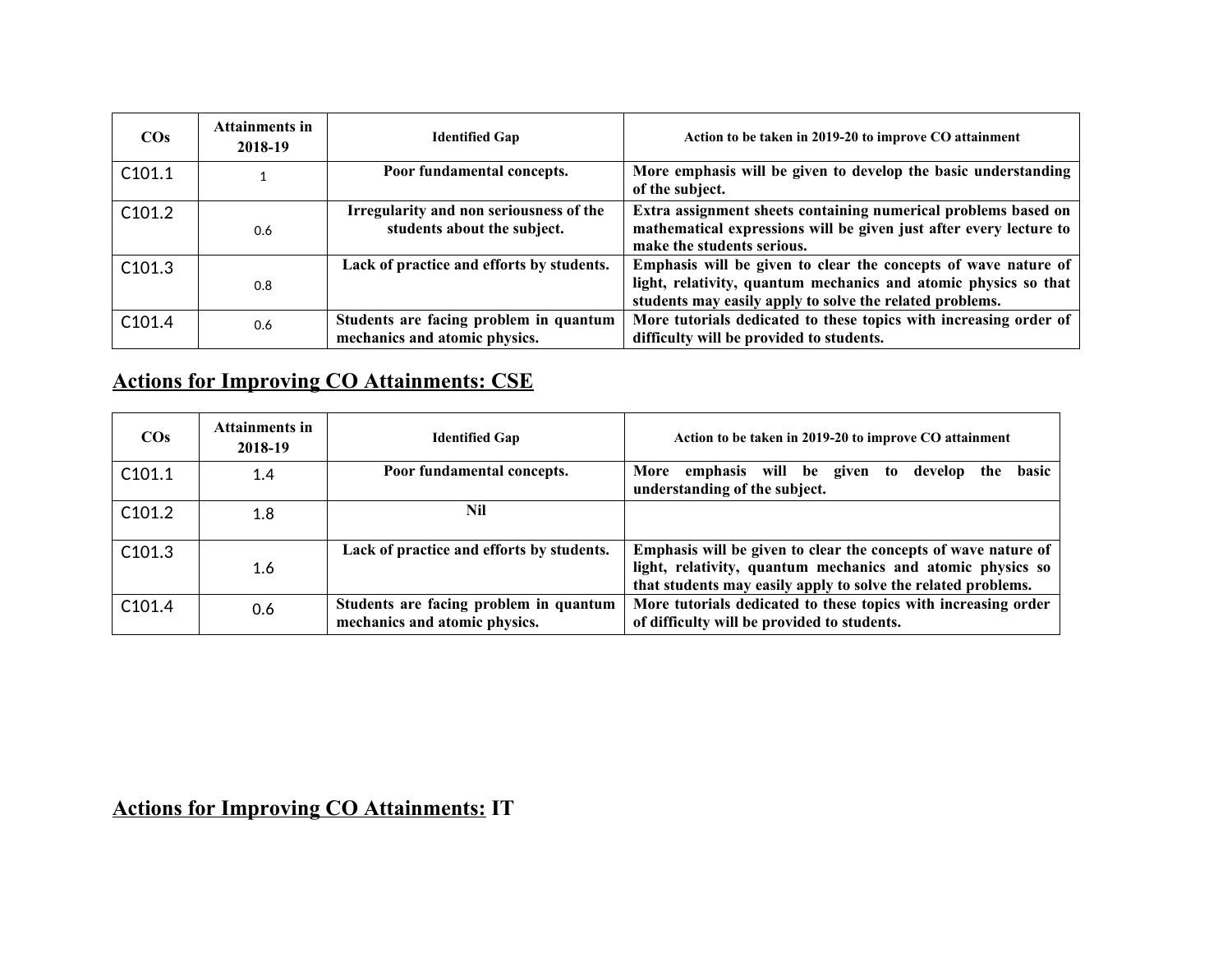| $\cos$             | <b>Attainments in</b><br>2018-19 | <b>Identified Gap</b>                                                   | Action to be taken in 2019-20 to improve CO attainment                                                                                                             |
|--------------------|----------------------------------|-------------------------------------------------------------------------|--------------------------------------------------------------------------------------------------------------------------------------------------------------------|
| C101.1             | 1.8                              | Nil                                                                     |                                                                                                                                                                    |
| C101.2             | 1.2                              | Irregularity and non seriousness of the<br>students about the subject.  | Extra assignment sheets containing numerical problems based<br>on mathematical expressions will be given just after every<br>lecture to make the students serious. |
| C <sub>101.3</sub> | 2.0                              | Nil                                                                     |                                                                                                                                                                    |
| C <sub>101.4</sub> | 0.8                              | Students are facing problem in quantum<br>mechanics and atomic physics. | More tutorials dedicated to these topics with increasing order<br>of difficulty will be provided to students.                                                      |

**Innovative Teaching and Learning Method to be used (if any):** The Physics-1 course consists of difficult topics like quantum mechanics, relativity and atomic physics. One needs to start with simple problems on the subject and increase the complexity.

**Innovative Evaluation Strategy to be used (If any): None** 

**Signature: Signature:** 

**Module Coordinator: Dr. Navneet Sharma Course Course Coordinators: Dr. Suneet Kumar Awasthi** 

**Dr. Dinesh Tripathi**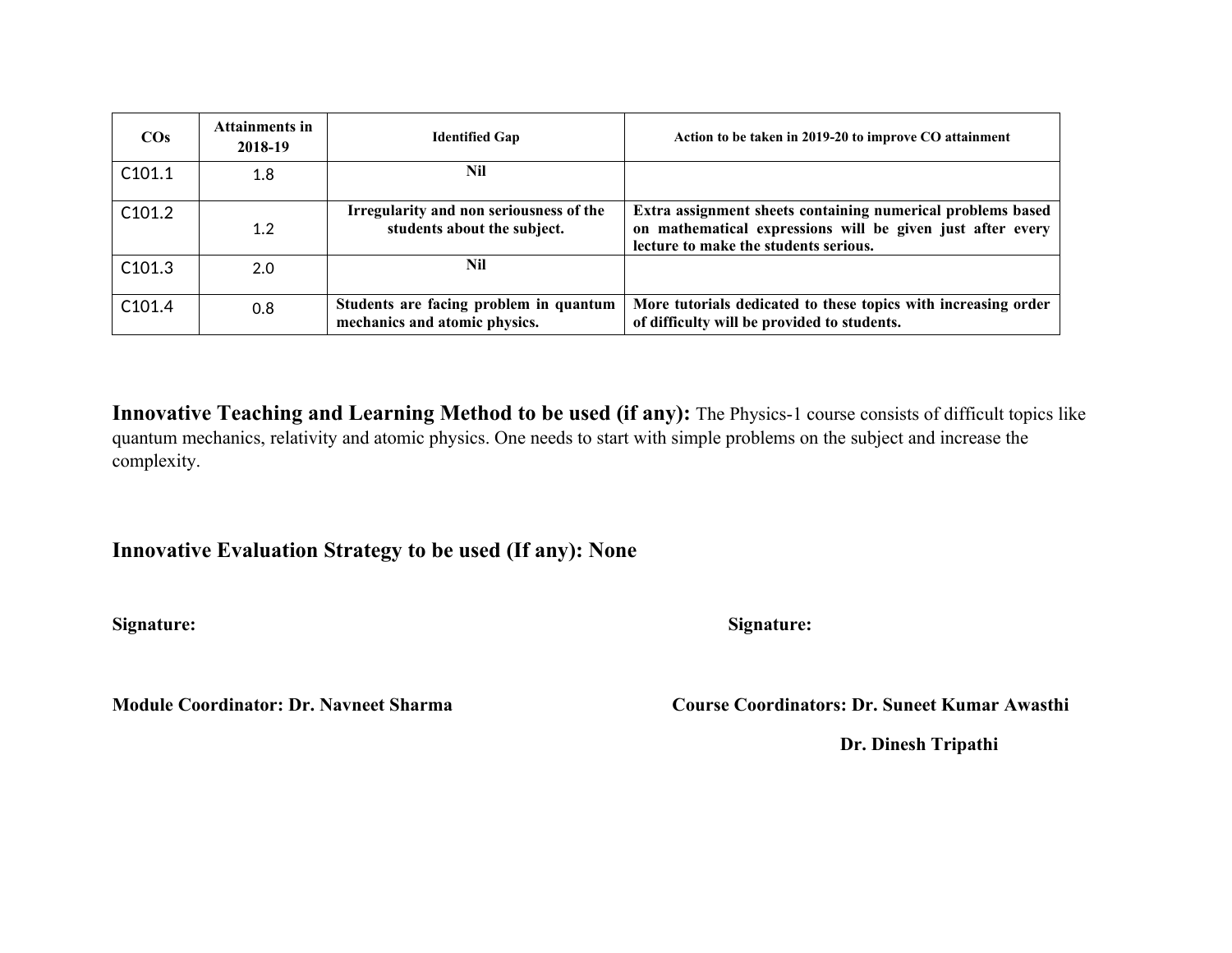#### **Detailed Syllabus Lab-wise Breakup**

| <b>Course</b><br>Code        | 15B17CI171                              | <b>Semester: ODD</b><br>(specify)<br>Odd/Even) | $-2020$                        | <b>Semester 1st Session</b><br><b>Month from</b> July to December | 2019 |  |  |
|------------------------------|-----------------------------------------|------------------------------------------------|--------------------------------|-------------------------------------------------------------------|------|--|--|
| <b>Course</b><br><b>Name</b> | Software Development Fundamentals 1 Lab |                                                |                                |                                                                   |      |  |  |
| <b>Credits</b>               |                                         |                                                | <b>Contact</b><br><b>Hours</b> |                                                                   |      |  |  |

| <b>Faculty</b><br>(Names) | Coordinator(<br>S)                 | Aditi Sharma & Sonal                                                                                                                                                                                                                                                                                                                                   |
|---------------------------|------------------------------------|--------------------------------------------------------------------------------------------------------------------------------------------------------------------------------------------------------------------------------------------------------------------------------------------------------------------------------------------------------|
|                           | Teacher(s)<br>(Alphabeticall<br>y) | Amarjeet Kaur, Amarjeet Prajapati, Ankit Vidyarthi, Ankita Wadhwa,<br>Ashish Mishra, Bharat Gupta, Dhanlakhsmi, Dharmveer Singh Rajpoot,<br>Kirti Aggrawal, Mradula Sharma, Neetu Sardana, Niyati Aggrawal, Parul<br>Agarwal, Prashant Kaushik, Purtee Kohli, Sakshi Agarwal, Sandeep Singh,<br>Sarishty Gupta, Shardha Porwal, Sherry Garg, Suma Dawn |

|        | <b>COURSE OUTCOMES</b>                                                                                                                                                | <b>COGNITIVE LEVELS</b> |
|--------|-----------------------------------------------------------------------------------------------------------------------------------------------------------------------|-------------------------|
| C172.1 | Design HTML code for building web pages using lists, tables,<br>hyperlinks, and frames.                                                                               | Apply (level 3)         |
| C172.2 | Develop python programs for constructs such as lists, tuples,<br>dictionaries, conditions and loops using Python 3.6.                                                 | Apply(level 3)          |
| C172.3 | Design simple SQL queries using MySQL to create database tables<br>and retrieve the data from a single table.                                                         | Apply (level 3)         |
| C172.4 | Develop C programs for datatypes, expressions, conditional structure,<br>and iterative control structure and pattern generation using Code<br>Blocks and Virtual Lab. | Apply (level 3)         |
| C172.5 | Design C programs for array, structure, and functions using Code<br>Blocks and Virtual Lab.                                                                           | Apply (level 3)         |

| <b>Modul</b><br>e No. | Title of the<br><b>Module</b>  | <b>List of Experiments</b>                                                                                                                                      |                    |  |  |
|-----------------------|--------------------------------|-----------------------------------------------------------------------------------------------------------------------------------------------------------------|--------------------|--|--|
|                       | Introduction to<br><b>HTML</b> | Experiments to create web pages using tags, lists, tables, frames,<br>forms.                                                                                    | C <sub>172</sub> . |  |  |
|                       | Python                         | Experiments to develop python programs using data types<br>(number, string, list), operators, simple input output operations,<br>control flow (if -else, while) | C <sub>172</sub> . |  |  |
|                       | MySQL                          | Experiments to create MySQL queries using operations like ADD, C172.<br>DELETE, UPDATE, SELECT                                                                  |                    |  |  |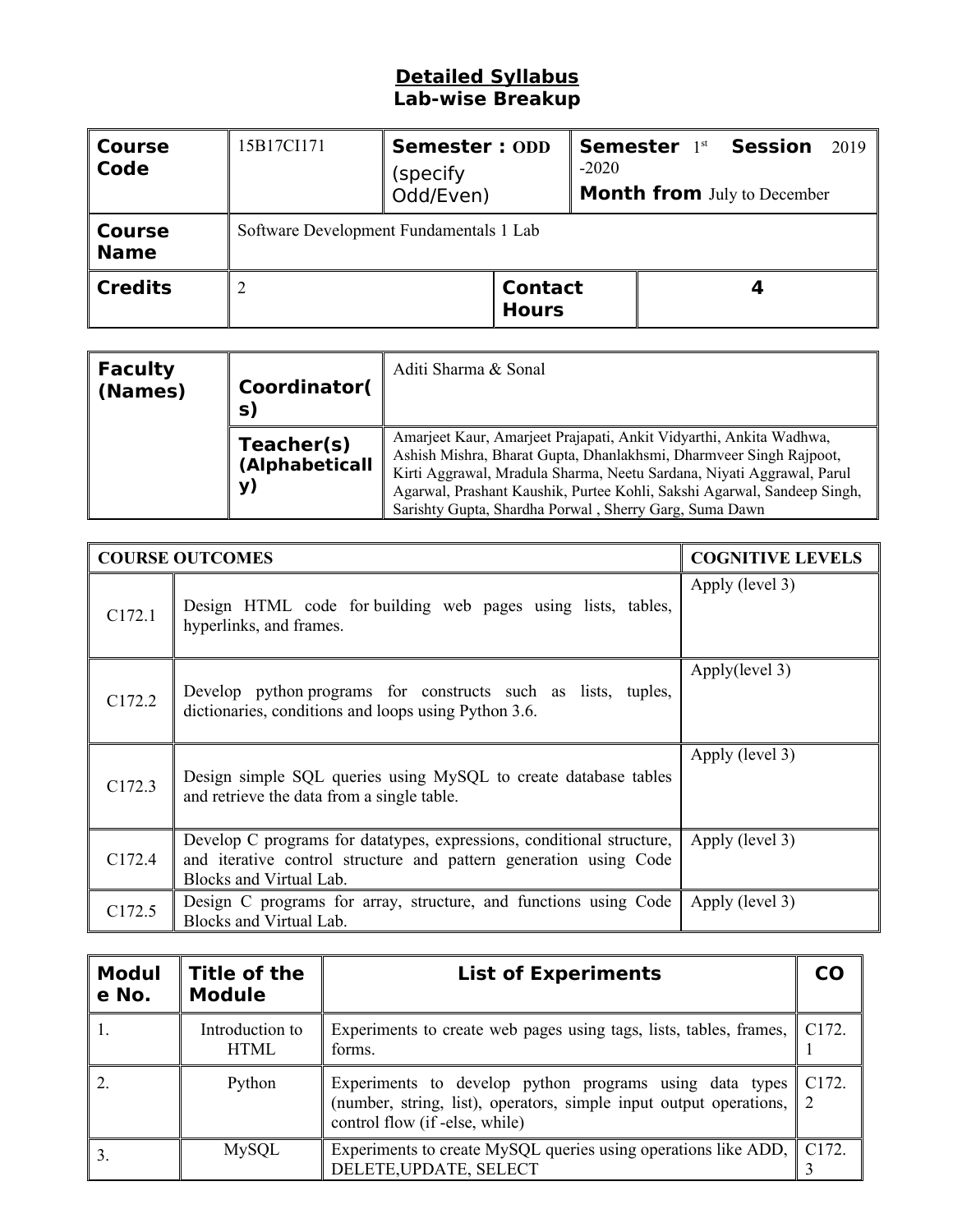| 4.                         | C Programming<br>$(Part-1)$ | Experiments to develop C programs using datatypes, expressions,<br>conditional structure (if-else), and iterative control structure (do-<br>while, while, for). | C172.<br>$\overline{4}$ |
|----------------------------|-----------------------------|-----------------------------------------------------------------------------------------------------------------------------------------------------------------|-------------------------|
| 5.                         | C Programming<br>$(Part-2)$ | Experiments to develop C programs using for array, structure, and<br>functions.                                                                                 | C <sub>172</sub> .<br>5 |
| <b>Evaluation Criteria</b> |                             |                                                                                                                                                                 |                         |
| <b>Components</b>          |                             | <b>Maximum Marks</b>                                                                                                                                            |                         |
| Evaluation 1               |                             | 15                                                                                                                                                              |                         |
| Lab Test 1                 |                             | 20                                                                                                                                                              |                         |
| Evaluation 2               |                             | 20                                                                                                                                                              |                         |
| Evaluation 3               |                             | 15                                                                                                                                                              |                         |
| Lab Test 2                 |                             | 20                                                                                                                                                              |                         |
| TA                         |                             | 10                                                                                                                                                              |                         |
| <b>Total</b>               |                             | <b>100</b>                                                                                                                                                      |                         |

|     | <b>Recommended Reading material:</b> Author(s), Title, Edition, Publisher, Year of<br>Publication etc. (Text books, Reference Books, Journals, Reports, Websites etc. in<br>the IEEE format) |
|-----|----------------------------------------------------------------------------------------------------------------------------------------------------------------------------------------------|
| 1.  | H. Cooper and H. Mullish, Jaico Publishing House. "Spirit of C", 4th Edition, Jaico Publishing House,<br>2006                                                                                |
| 2.  | Herbert Schildt. "The Complete Reference C", 4th Edition, TMH, 2000                                                                                                                          |
| 3.  | Brian W. Kernighan and Dennis M. Ritchie, "The C Programming Language", 2nd Edition, Prentice-Hall<br>India, New Delhi, 2002                                                                 |
| 4.  | Peter Norton, "Introduction to Computers", 5th edition, Tata McGraw-Hill, Delhi., 2005.                                                                                                      |
| 5.  | Balaguruswamy, Programming in ANCI C", 2nd Edition, TMH, 2001.                                                                                                                               |
| 6.  | Ashok N. Kamthane, "Programming with ANSI and Turbo C", Pearson Education, Delhi, 2003                                                                                                       |
| 7.  | B. A. Forouzan, R. F. Gilberg "Computer Science: A Structured Programming Approach<br>Using C", 2nd Edition, Thomson Press, New Delhi, 2006.                                                 |
| 8.  | https://www.w3schools.com/html/                                                                                                                                                              |
| 9.  | https://www.w3schools.com/sql/                                                                                                                                                               |
| 10. | https://www.w3schools.com/python/                                                                                                                                                            |
| 11. | User manuals supplied by department for HTML, SQL and Python                                                                                                                                 |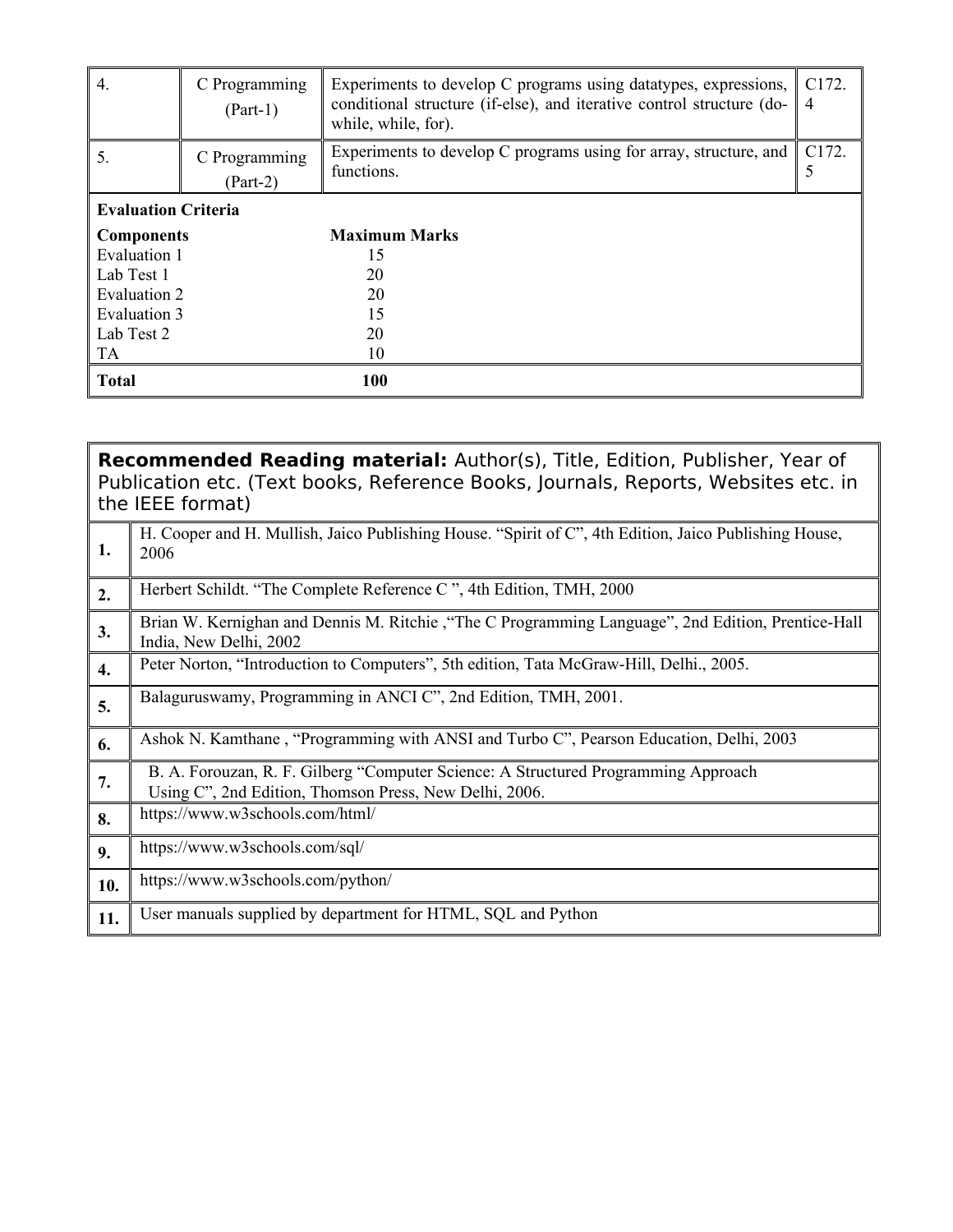# **Department Name**

**AY: 2019-20 (Odd Semester)**

## **Course Opening Report**

**Programme Name: B. Tech**

**Semester: I**

## **Course Name & Code**: **Physics Lab-1 (15B17PH171)**

### **Course Outcomes:**

At the completion of the course, students will be able to,

| S. No.             | <b>DESCRIPTION</b>                                                                                    | <b>COGNITIV</b><br><b>E LEVEL</b> |
|--------------------|-------------------------------------------------------------------------------------------------------|-----------------------------------|
| C <sub>170.1</sub> | Recall optics and modern physics<br>principles behind the experiments.                                | C1                                |
| C <sub>170.2</sub> | Explain the experimental setup and the<br>principles involved behind<br>the<br>experiments performed. | C2                                |
| C <sub>170.3</sub> | Plan the experiment and set the apparatus<br>and take measurements.                                   | C3                                |
| C <sub>170.4</sub> | Analyze the data obtained and calculate<br>the error.                                                 | C4                                |
| C <sub>170.5</sub> | Interpret and justify the results.                                                                    | C <sub>5</sub>                    |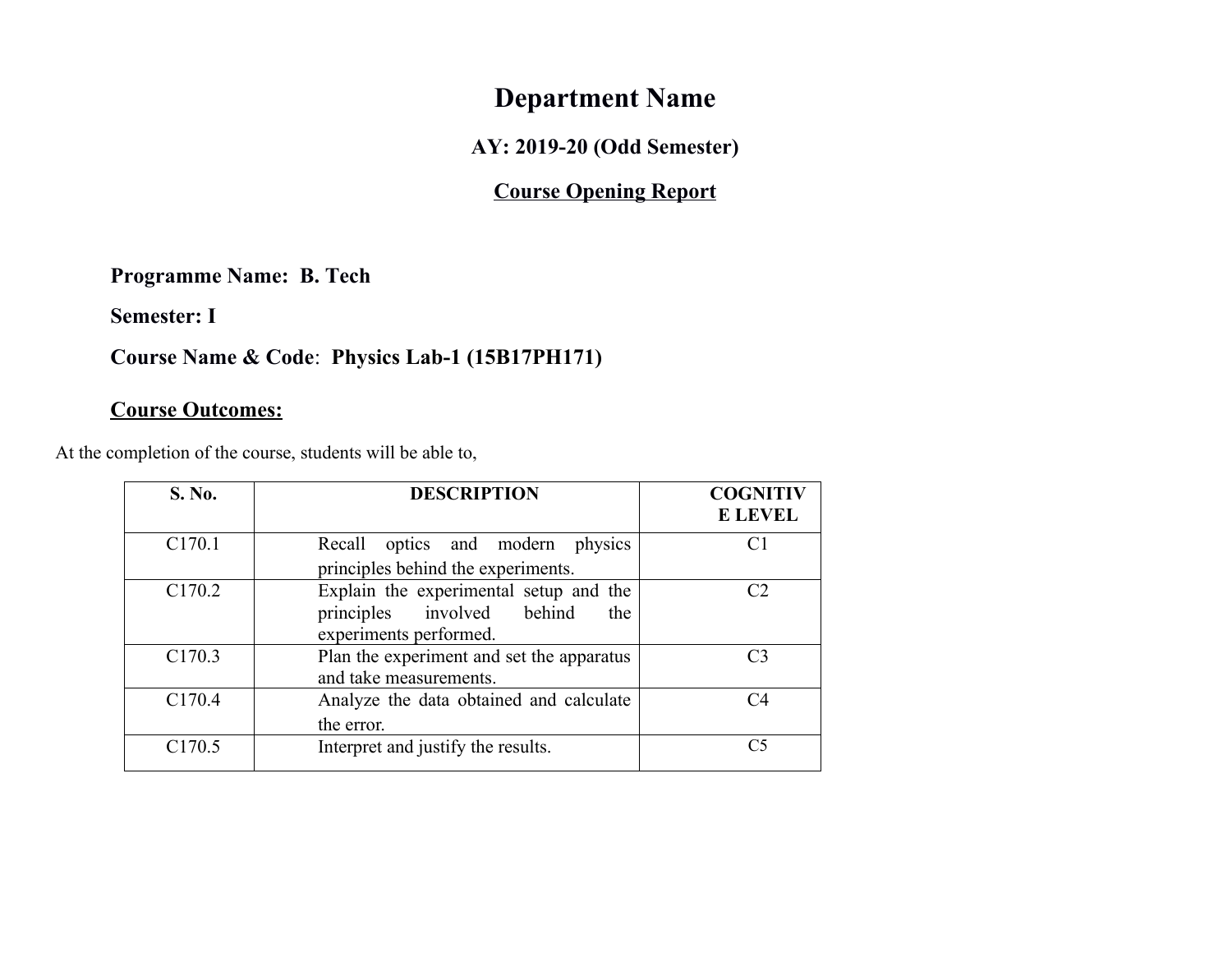|  | <b>CO-PO and CO-PSO Mapping:</b> |  |
|--|----------------------------------|--|
|  |                                  |  |

| $\cos$ | <b>PO 1</b> | <b>PO 2</b> | PO <sub>3</sub> | <b>PO 4</b> | <b>PO 5</b> | <b>PO 6</b> | PO <sub>7</sub> | <b>PO 8</b> | <b>PO</b> 9 | <b>PO 10</b> | <b>PO 11</b> | <b>PO 12</b> | PSO <sub>1</sub> | PSO <sub>2</sub> |
|--------|-------------|-------------|-----------------|-------------|-------------|-------------|-----------------|-------------|-------------|--------------|--------------|--------------|------------------|------------------|
| C170.1 | $\sim$      | ∼           |                 |             |             |             |                 |             |             |              |              |              |                  |                  |
| C170.2 |             |             |                 |             |             |             |                 |             | ∼           |              |              |              |                  |                  |
| C170.3 |             |             | ◠<br>∼          |             |             |             |                 |             |             |              |              |              |                  |                  |
| C170.4 |             |             |                 |             | ∸           |             |                 |             |             |              |              |              |                  |                  |
| C170.5 |             |             | $\sqrt{2}$<br>∼ |             |             |             |                 |             |             |              |              |              |                  |                  |
| Avg.   |             |             |                 |             | ⌒           |             |                 |             | ⌒<br>∸      |              |              |              |                  |                  |

|                    | <b>CSE</b>       |            | IT         |            | ECE        |            | <b>BT</b>        |                  |                  |
|--------------------|------------------|------------|------------|------------|------------|------------|------------------|------------------|------------------|
| $\cos$             | PSO <sub>1</sub> | <b>PSO</b> | <b>PSO</b> | <b>PSO</b> | <b>PSO</b> | <b>PSO</b> | PSO <sub>1</sub> | PSO <sub>2</sub> | PSO <sub>3</sub> |
|                    |                  |            |            | 2          |            | 2          |                  |                  |                  |
| C <sub>170.1</sub> |                  |            |            |            |            |            |                  |                  |                  |
| C170.2             |                  |            |            |            |            |            |                  |                  |                  |
| C170.3             |                  |            |            |            |            |            |                  |                  |                  |
| C170.4             |                  |            |            |            |            |            |                  |                  |                  |
| C <sub>170.5</sub> |                  |            |            |            |            |            |                  |                  |                  |
| C <sub>170</sub>   |                  |            |            |            |            |            |                  |                  |                  |

## **Identified Curriculum Gaps (If Any):**

| Fopics to be introduced | <b>Strengthens CO</b>                       | <b>Strengthens PO, PSO</b> | <b>Method of Identification</b> |
|-------------------------|---------------------------------------------|----------------------------|---------------------------------|
| Nil                     | $\blacksquare$<br><b>ATOR</b><br>Nil<br>Nil |                            | T<br>Nil                        |
|                         |                                             |                            |                                 |

# **Modifications in Curriculum (If Any):**

| <b>Details of Modification</b> | $\cdots$<br>atıon |
|--------------------------------|-------------------|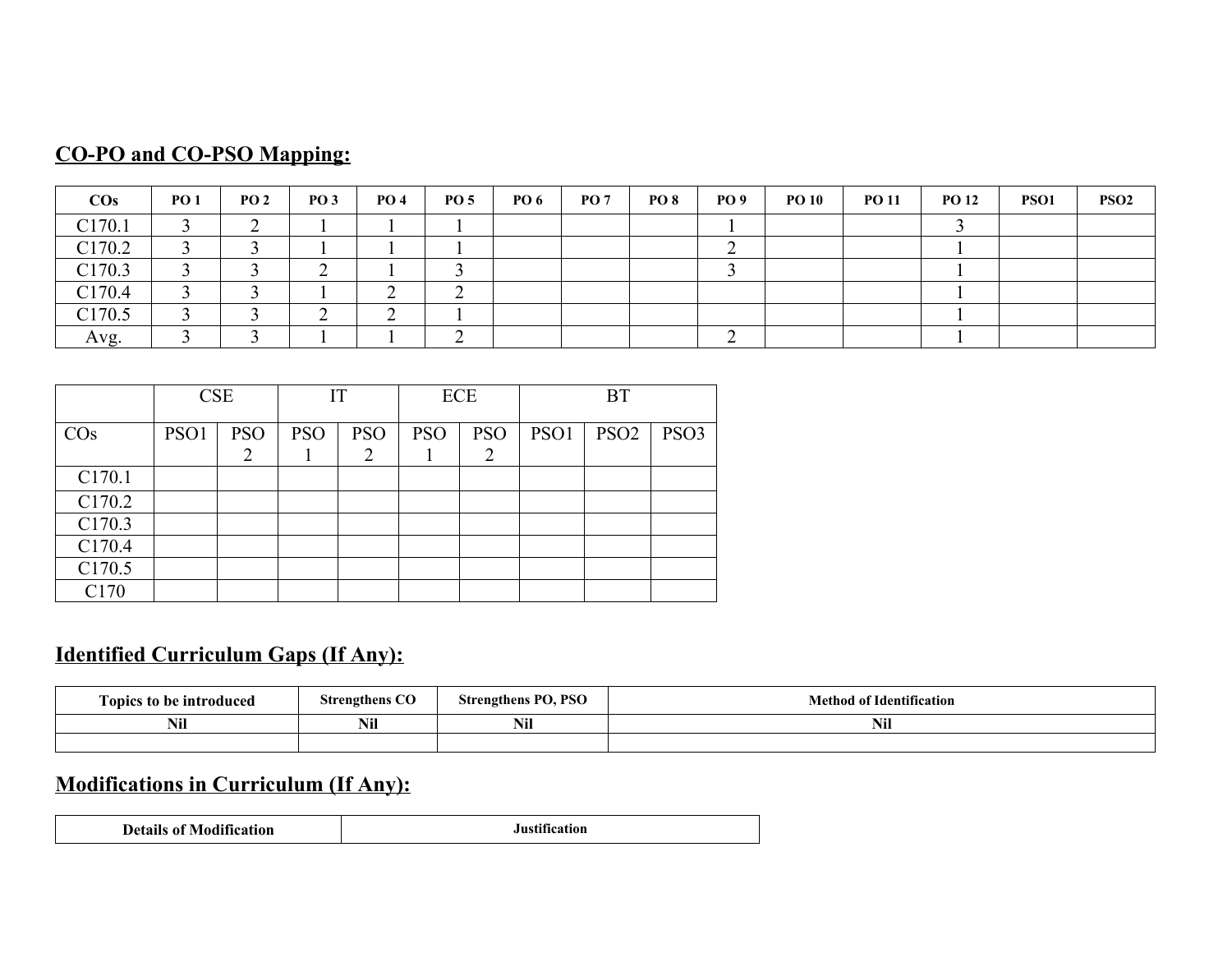## **Actions for Improving CO Attainments: CSE**

| $\cos$             | <b>Attainments</b><br>in $2018-19$ | <b>Identified Gap</b> | Action to be taken in 2019-20 to improve CO attainment |
|--------------------|------------------------------------|-----------------------|--------------------------------------------------------|
| C170.1             |                                    | Nil                   |                                                        |
| C <sub>170.2</sub> |                                    | Nil                   |                                                        |
| C <sub>170.3</sub> |                                    | Nil                   |                                                        |
| C <sub>170.4</sub> |                                    | Nil                   |                                                        |
| C <sub>170.5</sub> |                                    | Nil                   |                                                        |

## **Actions for Improving CO Attainments: IT**

| $\cos$             | <b>Attainments in</b><br>2018-19 | <b>Identified Gap</b> | Action to be taken in 2019-20 to improve CO attainment |
|--------------------|----------------------------------|-----------------------|--------------------------------------------------------|
| C <sub>170.1</sub> |                                  | Nil                   |                                                        |
| C <sub>170.2</sub> |                                  | Nil                   |                                                        |
| C <sub>170.3</sub> |                                  | Nil                   |                                                        |
| C170.4             |                                  | Nil                   |                                                        |
| C <sub>170.5</sub> |                                  | Nil                   |                                                        |

## **Actions for Improving CO Attainments: ECE**

| $\cos$             | <b>Attainments in</b><br>2018-19 | <b>Identified Gap</b> | Action to be taken in 2019-20 to improve CO attainment |
|--------------------|----------------------------------|-----------------------|--------------------------------------------------------|
| C <sub>170.1</sub> |                                  | Nil                   |                                                        |
| C <sub>170.2</sub> |                                  | Nil                   |                                                        |
| C170.3             |                                  | Nil                   |                                                        |
| C <sub>170.4</sub> |                                  | Nil                   |                                                        |
| C <sub>170.5</sub> |                                  | Nil                   |                                                        |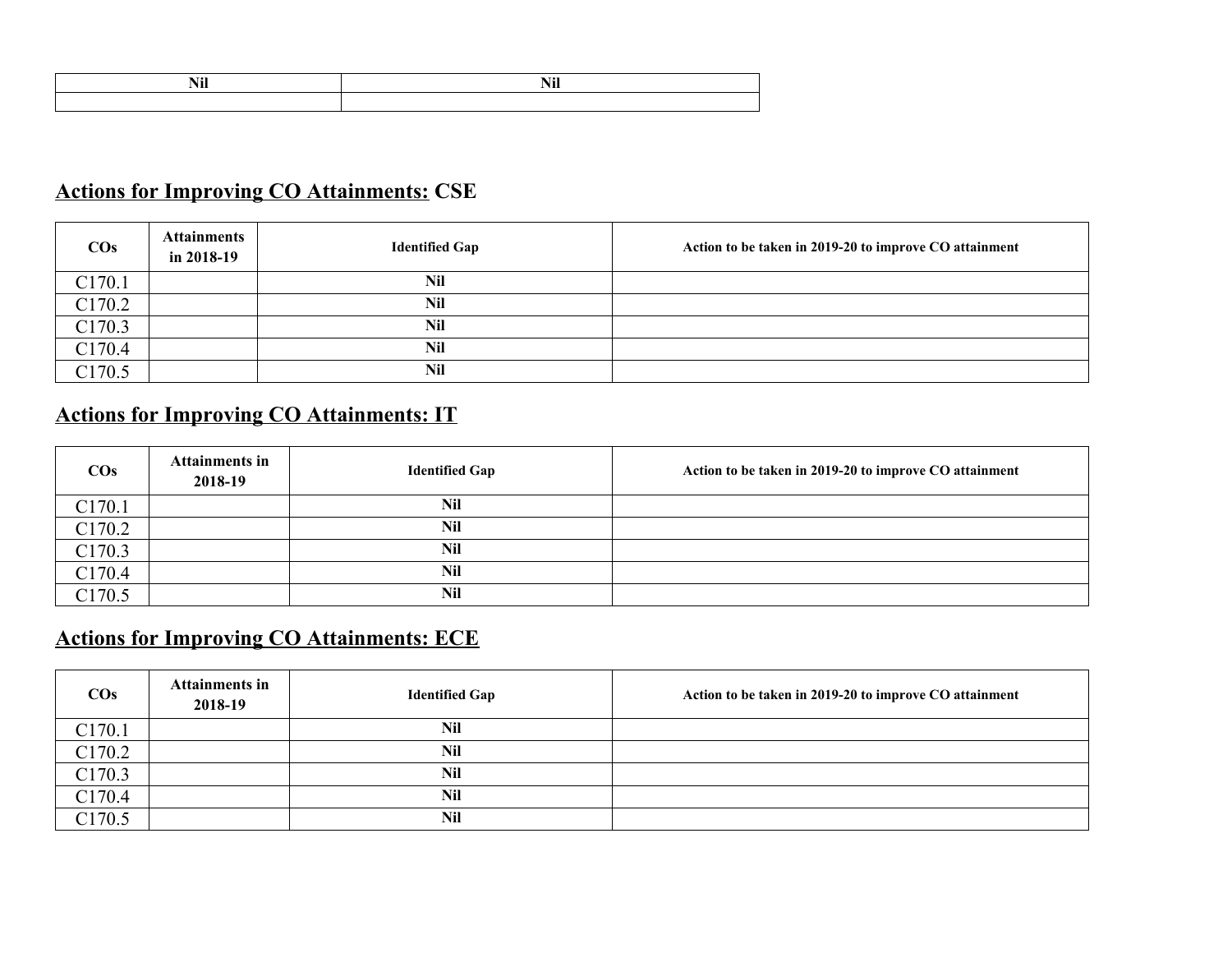## **Actions for Improving CO Attainments: BT**

| $\cos$             | <b>Attainments in</b><br>2018-19 | <b>Identified Gap</b> | Action to be taken in 2019-20 to improve CO attainment |
|--------------------|----------------------------------|-----------------------|--------------------------------------------------------|
| C <sub>170.1</sub> |                                  | Nil                   |                                                        |
| C <sub>170.2</sub> |                                  | Nil                   |                                                        |
| C <sub>170.3</sub> |                                  | Nil                   |                                                        |
| C170.4             |                                  | Nil                   |                                                        |
| C <sub>170.5</sub> |                                  | Nil                   |                                                        |

## **Innovative Teaching and Learning Method to be used (if any): None**

### **Innovative Evaluation Strategy to be used (If any): None**

**Signature: Signature:** 

**Module Coordinator: Course Coordinator: Dr. Bhubesh Chander Joshi**

**Dr. S K Awasthi**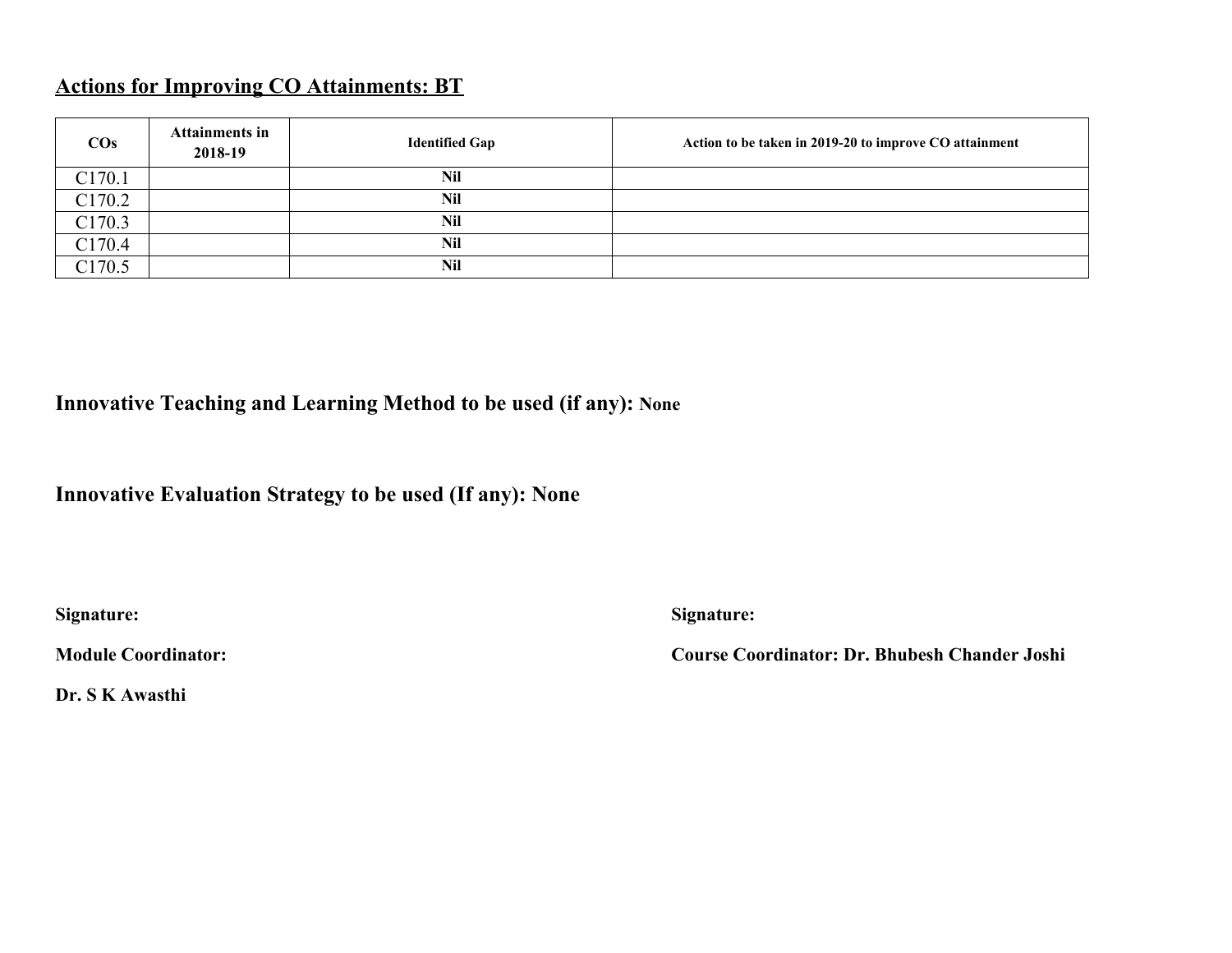#### **Detailed Syllabus Lab-wise Breakup**

| Course Code        | 18B15GE111                     | Semester : Odd<br>(specify Odd/Even) |                      | Semester: I | <b>Session</b> 2019-2020<br><b>Month from:</b> July to Dec |
|--------------------|--------------------------------|--------------------------------------|----------------------|-------------|------------------------------------------------------------|
| <b>Course Name</b> | Engineering Drawing and Design |                                      |                      |             |                                                            |
| <b>Credits</b>     | L.5                            |                                      | <b>Contact Hours</b> |             | $0 - 0 - 3$                                                |

| <b>Faculty (Names)</b> | Coordinator(s)                 | Madhu Jhariya, Deepak Kumar              |
|------------------------|--------------------------------|------------------------------------------|
|                        | Teacher(s)<br>(Alphabetically) | Chandan Kumar, Nitesh Kumar, Vimal Saini |

| <b>COURSE OUTCOMES</b> |                                                                                                                  | <b>COGNITIVE LEVELS</b>  |
|------------------------|------------------------------------------------------------------------------------------------------------------|--------------------------|
| C178.1                 | Recall the use of different instruments used in Engineering Drawing<br>and Importance of BIS and ISO codes.      | Remembering Level (C1)   |
| C178.2                 | Illustrate various types of mathematical curves and scale.                                                       | Understanding Level (C2) |
| C178.3                 | Classify different types of projection and Construct Orthographic<br>projection of Point, Line, Plane and Solid. | Applying Level $(C3)$    |
| C178.4                 | Construct Isometric Projection and Conversion of Orthographic view<br>to Isometric view and vice-versa.          | Applying Level (C3)      |
| C178.5                 | Construct Engineering model in Drawing software (AutoCAD) and<br>Compare it with conventional drawing.           | Analyzing Level (C4)     |

| <b>Modul</b><br>e No. | Title of the<br><b>Module</b>                                        | <b>List of Experiments</b>                                                                                                                                                                                                                                                                                                        | CO                                   |
|-----------------------|----------------------------------------------------------------------|-----------------------------------------------------------------------------------------------------------------------------------------------------------------------------------------------------------------------------------------------------------------------------------------------------------------------------------|--------------------------------------|
| 1.                    | Introduction to<br>Engineering<br>Drawing                            | Principles of engineering graphics and their significance, usage<br>$\bullet$<br>of drawing instruments.<br>Technical vertical capital letters which includes English<br>٠<br>alphabets and numeric.<br>Constructing a pentagon and hexagon; engineering curves:<br>٠<br>Parabola, Ellipse, Hyperbola, Cycloids and Involutes.    | C <sub>178</sub> .<br>$\overline{2}$ |
| 2.                    | Orthographic<br>Projections                                          | <b>Projection of points:</b> Point on VP, HP, in space.<br>Projection of straight lines: Lines inclined or parallel to any<br>٠<br>one of the planes; lines inclined to both HP and VP with traces.<br><b>Projection of planes:</b> Plane on VP, HP, inclined to any one of<br>٠<br>the planes; plane inclined to both HP and VP. | C178.<br>3                           |
| 3.                    | Projections of<br>Regular Solids                                     | Projections of solids in simple position, inclined to one/both the<br>planes.                                                                                                                                                                                                                                                     | C178.<br>3                           |
| $\overline{4}$ .      | Sections and<br>Sectional Views of<br><b>Right Angular</b><br>Solids | Sections of solids: Section of standard solids and true shape<br>٠<br>section of standard machine elements for the section planes<br>perpendicular to one plane and parallel or inclined to other<br>plane.<br>Development of surfaces: Development of standard solids and<br>sectioned solids.                                   | C178.<br>3                           |